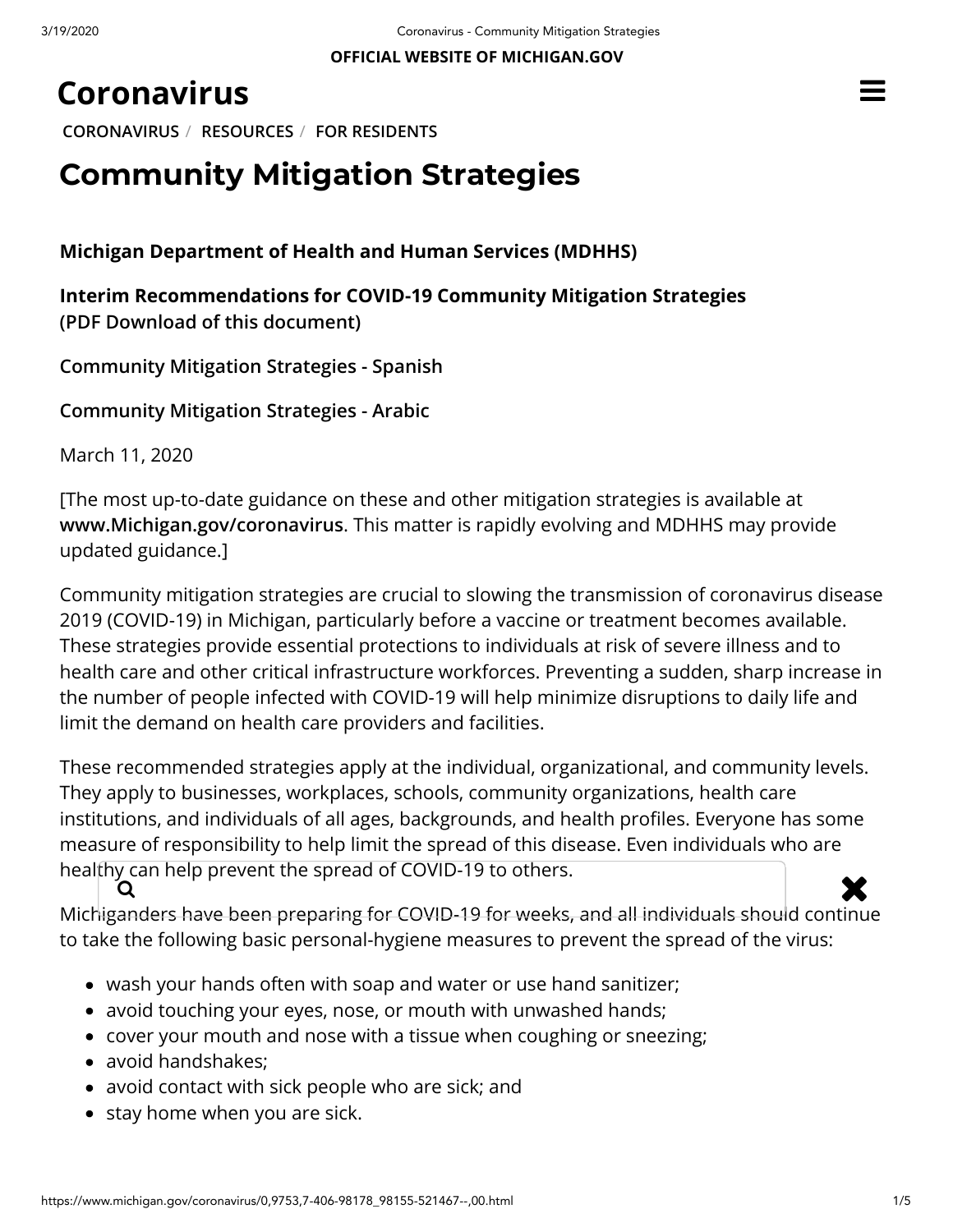Michigan must take further action, however. To help avoid a rapid increase of cases in the state, MDHHS recommends implementing now the following community mitigation strategies. Please note, guidance for health care providers is not addressed in this document, but is available at **[www.Michigan.gov/coronavirus.](https://www.michigan.gov/coronavirus)**

#### **Individuals and families at home:**

- 1. Learn about the signs and symptoms of COVID-19. Symptoms include fever, cough, and difficulty breathing.
- 2. If you have respiratory symptoms, STAY HOME WHEN YOU ARE SICK. Call your health care provider's office in advance of your visit.
- 3. Regularly clean and disinfect frequently touched surfaces, like doorknobs, keyboards, cell phones, and light switches.
- 4. Communicate and reinforce best practices for washing hands and covering coughs and sneezes.
- 5. Be prepared if there is COVID-19 in your household or a disruption of daily activities in your community. For example, maintain a supply of medications, food, and other essentials in your house. Consider alternative shopping options such as curbside pickups or online deliveries.
- 6. Access services as much as possible online or by phone.

#### **Individuals at risk of severe illness:**

These individuals include, but are not limited to, older adults and persons of any age with underlying medical conditions, such as persons with a blood disorder (e.g., sickle cell disease or a disorder being treated with blood thinners), an endocrine disorder (e.g., diabetes mellitus), or a metabolic disorder (such as inborn error of metabolism); those with heart disease, lung disease (including asthma or chronic obstructive pulmonary disease), chronic kidney disease, or chronic liver disease; those with a compromised immune system (e.g., those who are receiving treatments such as radiation or chemotherapy, who have received an organ or bone marrow transplant, who are taking high doses of immunosuppressant, or who have HIV or AIDS); those who are currently pregnant or were pregnant in the last two weeks; and those with neurological or neurologic and neurodevelopment conditions.

- 1. In  $\theta$ ividuals at risk of severe illness should stay at home and keep away from others w $\blacktriangle$ are sick, except in exceptional circumstances. Wash your hands often, particularly after contact with high-touch surfaces. Avoid crowds and closed-in settings with little air ventilation as much as possible. Avoid cruise travel and non-essential air travel.
- 2. Regularly clean and disinfect frequently touched surfaces, like doorknobs, keyboards, cell phones, and light switches.
- 3. In households with individuals at risk of severe illness, provide a protected space for those individuals and have healthy people conduct themselves as if they were a significant risk to those individuals. For example, healthy people should wash their hands before feeding or caring for an at-risk individual.
- 4. Have a plan for if you get sick, and stay in touch with others by phone or email.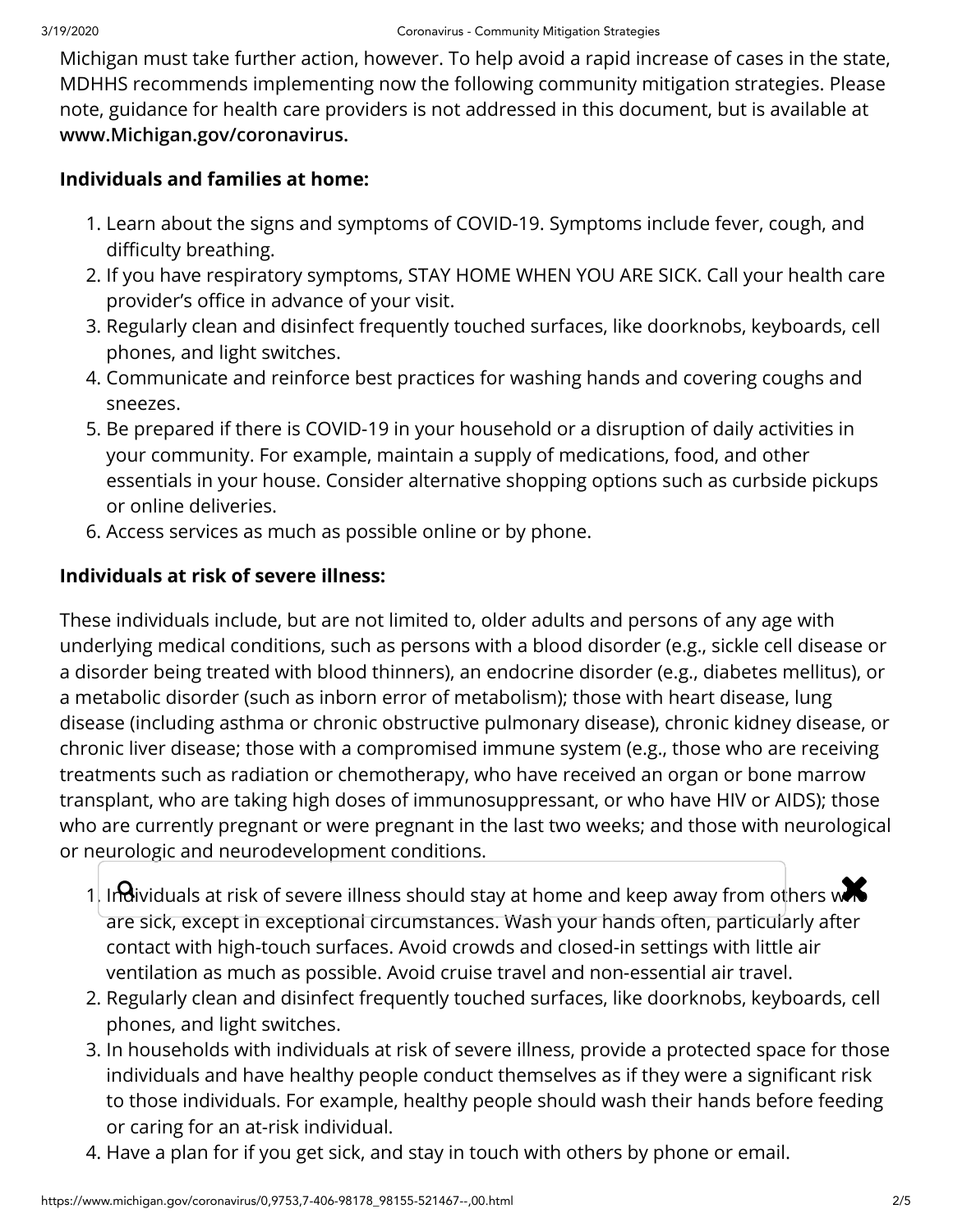- 5. Watch for symptoms and emergency warning signs that require immediate medical attention.
- 6. Family members and caregivers can support older adults by knowing what medications they are taking and ensuring there is an extra supply on hand.
- 7. Family members and caregivers can support older adults by monitoring food and other necessary medical supplies (e.g., oxygen, incontinence, dialysis, and wound care supplies) and by creating a back-up plan for securing those essentials if they run out.

### **Assisted living facilities, adult day care programs, and senior living facilities:**

- 1. Encourage personal protective measures among residents, clients, and staff, including handwashing and covering coughs and sneezes.
- 2. Encourage residents, clients, and staff to stay home (or in their private quarters) when sick and to notify program administrators of illness.
- 3. Regularly clean and disinfect frequently touched surfaces, like doorknobs, keyboards, cell phones, and light switches.
- 4. Ensure hand hygiene supplies are readily accessible throughout the facility.
- 5. If caring for an individual living in a care facility, monitor the situation, ask about the health of the other residents frequently, and know the protocol if there is an outbreak.
- 6. Implement social distancing measures as feasible, such as reducing large gatherings, altering meal schedules to reduce mixing, and limiting programs with external staff.
- 7. Limit visitors to only those who are absolutely necessary and implement screening of visitors for temperature and respiratory symptoms.
- 8. Maintain contact with individuals at risk of severe illness who are no longer able to attend day care programs.

### **Universities and colleges:**

- 1. Educate students and the community about COVID-19 and preventative hygiene practices.
- 2. Regularly clean and disinfect frequently touched surfaces, like doorknobs, keyboards, cell phones, and light switches.
- 3. Encourage staff and students to stay home when sick.
- 4. Cancel or postpone large gatherings, conferences, and sporting events (e.g., greater than 100 people in a shared space).  $\begin{array}{c} 100 \text{ people in a shared space).}\ \end{array}$  5. Consider tele-learning opportunities, as feasible.
- 
- 6. Communicate and reinforce best practices for washing hands and covering coughs and sneezes.
- 7. Students and faculty at risk of severe illness should implement plans for distance learning.

## **Schools and childcare facilities:**

- 1. Educate students and the community about COVID-19 and preventative hygiene practices.
- 2. Encourage staff and students to stay home when sick.
- 3. Report influenza-like activity, absenteeism, and potential school dismissals to public health officials.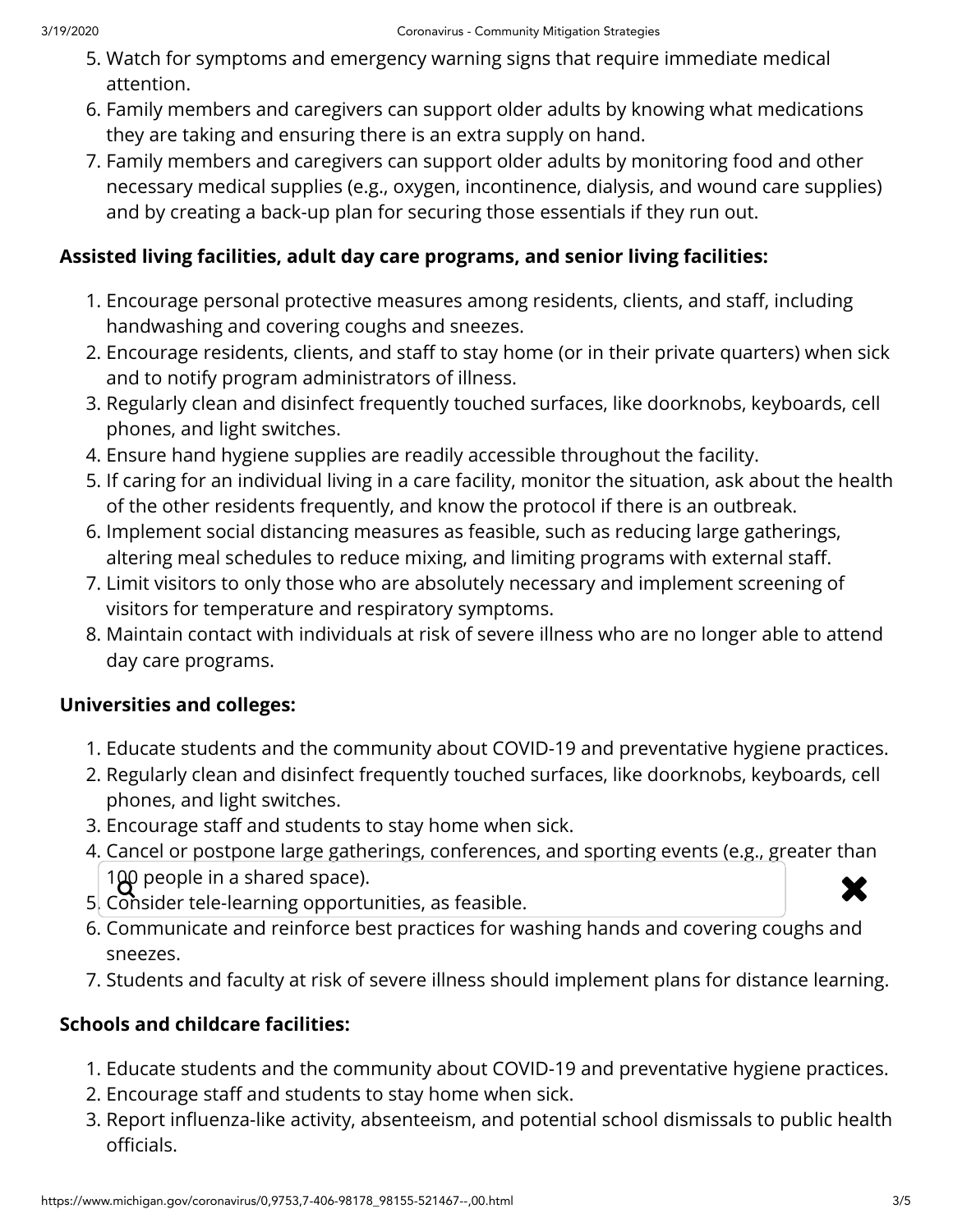- 4. Separate sick students and staff from others until they can go home. When feasible, identify a "sick room" through which others do not regularly pass.
- 5. Communicate and reinforce best practices for washing hands and covering coughs and sneezes.
- 6. Regularly clean and disinfect frequently touched surfaces, like doorknobs, keyboards, cell phones, and light switches.
- 7. Consider having students eat meals in their classrooms as opposed to a cafeteria-like setting, or alter meal schedules for smaller-group gatherings.
- 8. Limit large gatherings such as assemblies and limit inter-school interactions.
- 9. Alter schedules for recess and entry/dismissal to reduce the mixing of large numbers of students and staff.
- 10. Schools with students at risk of severe illness should consider implementing plans for distance learning for those students, to the extent feasible.

### **Workplaces:**

- 1. Encourage employees to stay home when sick and to notify supervisors of illness.
- 2. Communicate and reinforce best practices for washing hands covering coughs and sneezes.
- 3. Regularly clean and disinfect frequently touched surfaces, like doorknobs, keyboards, cell phones, and light switches.
- 4. Ensure hand hygiene supplies are readily accessible throughout the workplace.
- 5. Encourage staff to tele-work when feasible, particularly individuals at risk of severe illness.
- 6. Implement social distancing measures as feasible, including limiting in-person meetings.
- 7. Limit large work-related gatherings (e.g., staff meetings and after-work functions).
- 8. Limit non-essential work travel.
- 9. Cancel or postpone large gatherings, conferences, and sporting events (e.g., greater than 100 people in a shared space).
- 10. Discourage employees from eating meals in a large group setting, such as a cafeteria.
- 11. Tailor continuity of operation plans to the COVID-19 threat.

### **Community and faith-based organizations:**

- 1. Identify safe ways to serve those who are at high risk or vulnerable through outreach and  $\sim$ assistance.
- 2. Encourage staff and members to stay home when sick and to notify the organization of illness.
- 3. Communicate and reinforce best practices for washing hands and covering coughs and sneezes.
- 4. Regularly clean and disinfect frequently touched surfaces, like doorknobs, keyboards, cell phones, and light switches.
- 5. Ensure hand hygiene supplies are readily accessible.
- 6. Implement social distancing measures as feasible.
- 7. Reduce in-person gatherings and activities, especially for organizations with individuals at risk of severe illness. Consider offering video or audio of events.